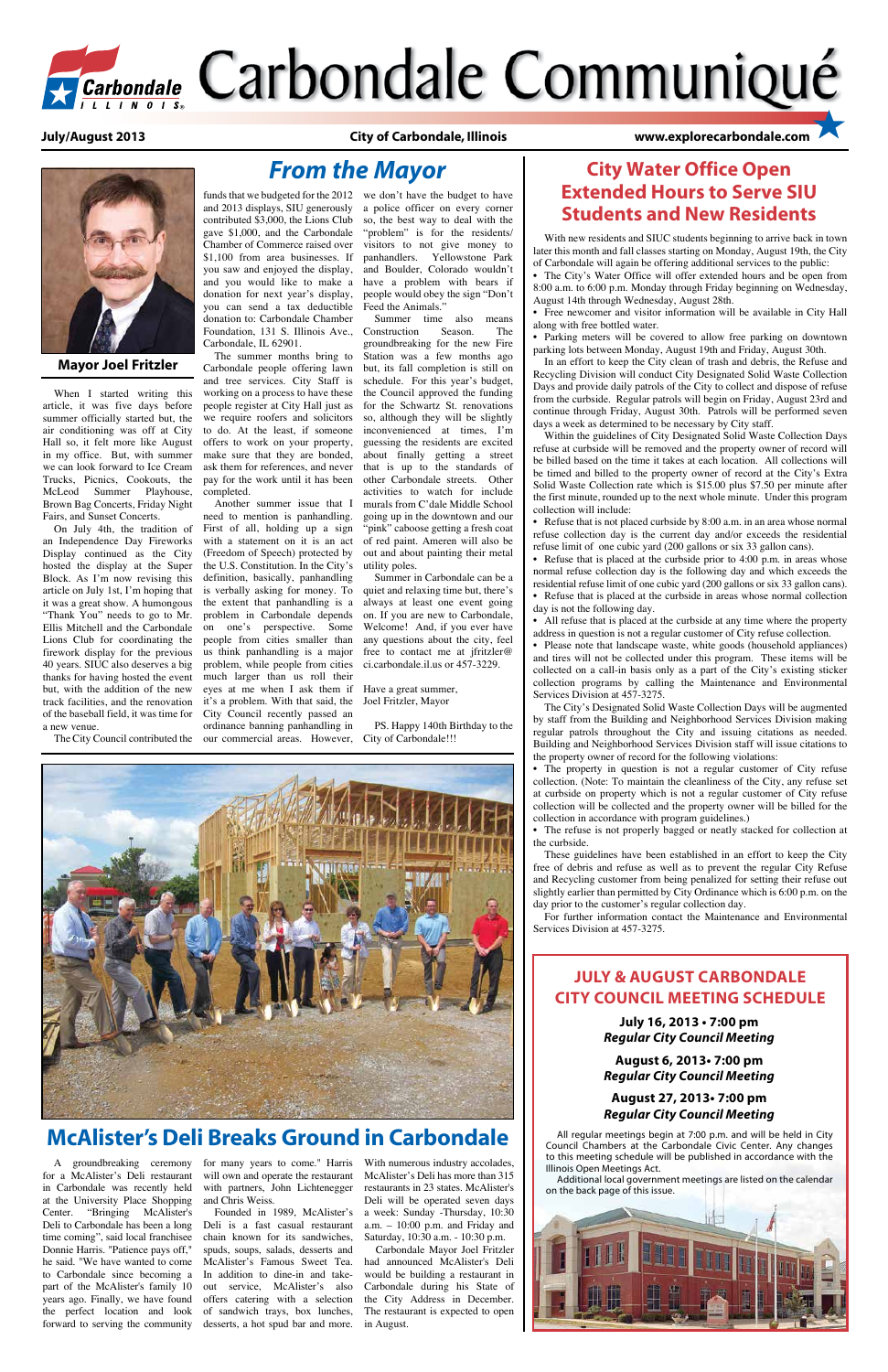**AAA Missouri** 1348 E. Main Street

**Locally Important Produce Store** 201 W. Walnut Street

**Tower Loan** 700 E. Walnut Street **Screaming Owl** 

**Records** 715 S. University Avenue

# *What Would You Do To Make Carbondale More Beautiful?*

Keep Carbondale Beautiful is seeking ideas and



partners for projects to improve our visual quality of life. Projects might be related to litter control, waste reduction and recycling, beautification or education. Those are the areas in the organization's mission but any environmental project would be considered.

Keep Carbondale Beautiful celebrated its 25th anniversary last year, noting the accomplishments of this locally-supported affiliate of Keep America Beautiful: thousands of volunteers have picked up tons of litter; tons of phone books have been recycled; dozens of bright spots have been awarded.

This year the organization is looking to the future and inviting the wider community to envision a more beautiful city. A town meeting will be planned in the fall. Meanwhile, to identify projects and partners, Keep Carbondale Beautiful is seeking answers to two questions:

Q1: What would you do to make Carbondale more beautiful?

Q2: What do you do to make Carbondale more beautiful?

Send answers to one or both questions to KCB at PO Box 1326, Carbondale, IL 62903 or to keepcb1326@gmail.com or call 525-5525.

# *Carbondale Welcomes Its Newest Businesses!*

# *What's New With CCTB?* **An Update on the Tourism Bureau**

Carbondale Convention and Tourism Bureau (CCTB) has a new name, fresh look and a motivated staff full of innovative ideas to increase the number of visitors for the upcoming year.

During the past few months, Carbondale Tourism has made strides in its rebranding process. The goal is to better represent Carbondale throughout all promotional efforts, which includes the design of a new logo and refreshed name. Carbondale Tourism has been working closely with the Arthur Agency on the creation of the new brand and the upcoming launch of an advertising campaign that will highlight the diversity, culture, art, recreation and entertainment opportunities that set Carbondale apart from its competitors.

In addition to the new brand, Carbondale Tourism has worked to connect with companies interested in bringing sporting events to the area. Executive Director Cinnamon Smith attended both the Illinois Sports Huddle and the National Association of Sports Commissions Sports Event Symposium, where she had the opportunity to represent Carbondale as a sports destination. Planners who are interested in bringing their events to town are advised to visit the "Submit an RFP" section of the website, where they have the option to fill in their information and have it automatically



submitted to Carbondale Tourism staff.

The Tourism Bureau is also working with community businesses to launch a new program called "Only Carbondale Specials." The program will feature discounts for area businesses that are exclusive to visitors, providing even more incentive for planners and travelers to make Carbondale their destination. The program is completely free for all businesses

and is a great opportunity for them to get their name out to visitors. For those interested in being part of the Only Carbondale Specials Program, please contact the Tourism Bureau at 618-529-4451 or email admin@cctb.org.

Along with these efforts, Tourism staff continue to reach out to tourists already planning to visit the area by distributing unique promotional pieces that highlight restaurants and activities, while encouraging them to plan a return visit. Thus far, Carbondale Tourism has printed three unique guides for use at reunions, community events and conventions. In regard to out-oftown inquiries, Carbondale Tourism is proud to report that it has provided more than 850 fulfillment packages to out-of-town visitors and has seen a significant increase in traffic both through social media and

**City of Carbondale<br>Carbondale Park District** 

ation, Pets, Glass Bottle:<br>Ir Underage Drinking

**Dwayne Dopsie & the Zydeco Hellraisers Turley Park - Zydeco** 

June 27 Rico Shryock Steps - Latin Rock

July 11 The Right Now **Shryock Steps - Vintage Soul/R&B** 

July 18 The Kopecky Family Band **Turley Park - Indie Rock** 

**SIU** Southern Illino

July 25 Fhe Ark Band Shryock Steps - Reggae website visits.

Tourism staff are proud to say that as they continue to broaden their reach, the tourism numbers in Carbondale will continue to grow and Carbondale will again rise to the frontline as a premiere tourism destination.

If you have suggestions, questions, or would like to be more involved with Carbondale Tourism please call 618-529-4451.

The City of Carbondale has received a grant from the Illinois Housing Development Authority. Over the next year, the Homebuyer Assistance Program will use these funds to assist lower-income persons with the purchase and rehabilitation of a home located within the Carbondale city limits.

Assistance Available: The maximum amount of assistance for the purchase and rehabilitation of a home is \$40,000. The Homebuyer program provides up to \$10,000 for down payment and closing costs with the remaining funds for rehabilitation of the property in order to bring the dwelling up to the City's current housing codes. Based on the amount of assistance, this prorated loan will be forgiven in five or ten years. Home owners must live in the house as their primary residence for the duration their loan. The home purchaser must provide at least \$1,000 towards the down payment, and qualify for and obtain financing from a participating lender.

Eligible Persons: Applicants must currently not own a home. The total household income, before taxes, must be less than or equal to 80% of the area median income. Income limits annually set by the U.S. Department of Housing and Urban Development are based on the number of persons in the household.

Currently the income limits are 1 person- \$32,150, 2 people-\$36,750, 3 people-\$41,350, 4 people-\$45,900, 5 people-\$49,600, 6 people-\$53,250, 7 people- \$56,950, and 8 people-\$60,600.

Private Financing for Home Purchase: City staff will evaluate information provided by the applicants to see if they meet basic program eligibility criteria. Eligible applicants will be required to attend a Homebuyer counseling program. Upon successful completion of the program, applicants will be able to contact participating local lenders to apply for a home loan. Persons participating in the program will apply separately to participating local lenders for the primary loan for the home purchase. The lenders will use their normal criteria to evaluate the loan applications and decide whether to approve or deny a loan.

Application Availability and Acceptance: If you are interested in further program information, please contact Ron Bryant, Housing Rehabilitation Specialist at 549-5302 ext. 317.

The process from application to closing the sale on your new home may take several months. If you are interested in buying a home or are considering it for the future, you are urged to request application materials and submit them as soon as possible.

The City of Carbondale offers loans for new business start-up and to assist existing businesses with expansion. Low-interest loans are available through a Revolving Loan Fund and an intermediary loan program. Through the Revolving Loan Fund (RLF), funds may be used to purchase land, construct a building,

renovate or expand an existing building, purchase machinery or equipment or provide working capital.

The interest rate on Revolving Loan Fund loans is below market rate. Depending on the project, the rate can be low as 3%. As a matching loan program, RLF loans can account for no more than one-half of the total **With Rental Property Issues** roject cost. Job creation is the Revolving Loan Fund program's primary goal. Program guidelines require that at least one job must be created for each \$15,000 of RLF loan funds. At least 51% o at least one job must be created for each \$15,000 of RLF loan funds. At least 51% of the total jobs created as the result of an RLF loan must be held by persons with a low or moderate income.

Through the intermediary loan program, businesses can borrow up to \$150,000, or 75% of the total project at a 5 percent interest rate. Funds can be used for real estate acquisition, construction, renovation, debt refinancing, inventory or other related uses.

For more information about these programs and other financing opportunities available through the City of Carbondale, contact Gary Williams, Economic Development Coordinantor at 457-3286 or email gwilliams@ ci.carbondale.il.us.

# **Low-Interest Loans Available for Business Start-Up and Expansion**

The preservation and stabilization of residential neighborhoods, along with ensuring that the housing stock in the community is maintained in a safe, sound and sanitary condition is a priority of the City of Carbondale. The Mandatory Rental Housing Inspection Program has been effective in gradually improving the housing stock of the community, particularly in older neighborhoods where single family houses have been converted for multiple occupancy use.

Through the Mandatory Rental Housing Inspection Program, detailed inspections are conducted on the exterior and interior of rental properties. The scheduled inspections are initiated through the City's Building  $\&$ Neighborhood Services Division. Violations that are noted are required to be corrected before a certificate of occupancy can be issued.

If you have an issue in a rental dwelling or if you have questions about the Mandatory Rental Housing Inspection Program, contact the Building and Neighborhood Services Division at 457-3237.



# **City Awarded Homebuyer Assistance Grant Funds**

# **City Building and Neighborhood Inspectors Assist Students and Residents**

# **CARBONdAle TO HOST PUBlIC BIke PlANNING MeeTING**

The Illinois Department of Transportation is developing its first ever state-wide Illinois Bicycle Transportation Plan and will hold a public meeting at the Carbondale Civic Center on August 1 from 6:30 p.m. to 8:00 p.m. to receive input from the public. When complete, this long-range plan will guide future policy decisions and infrastructure improvements to make cycling a safer, more convenient and more accessible transportation option for Illinoisans. Topics covered will include bicycle planning and policy, funding, bicycle safety, a regional biking network, guidelines for bike paths and lanes, implementation and prioritization guidelines, education and outreach. Whether you are a strong and fearless cyclist or someone who avoids cycling at all costs, your voice is needed to help make Illinois the top state for cycling in the country! The Carbondale Civic Center is located at 200 S. Illinois Ave. in Carbondale. Contact Gary Williams, City of Carbondale with questions at 618-457-3286.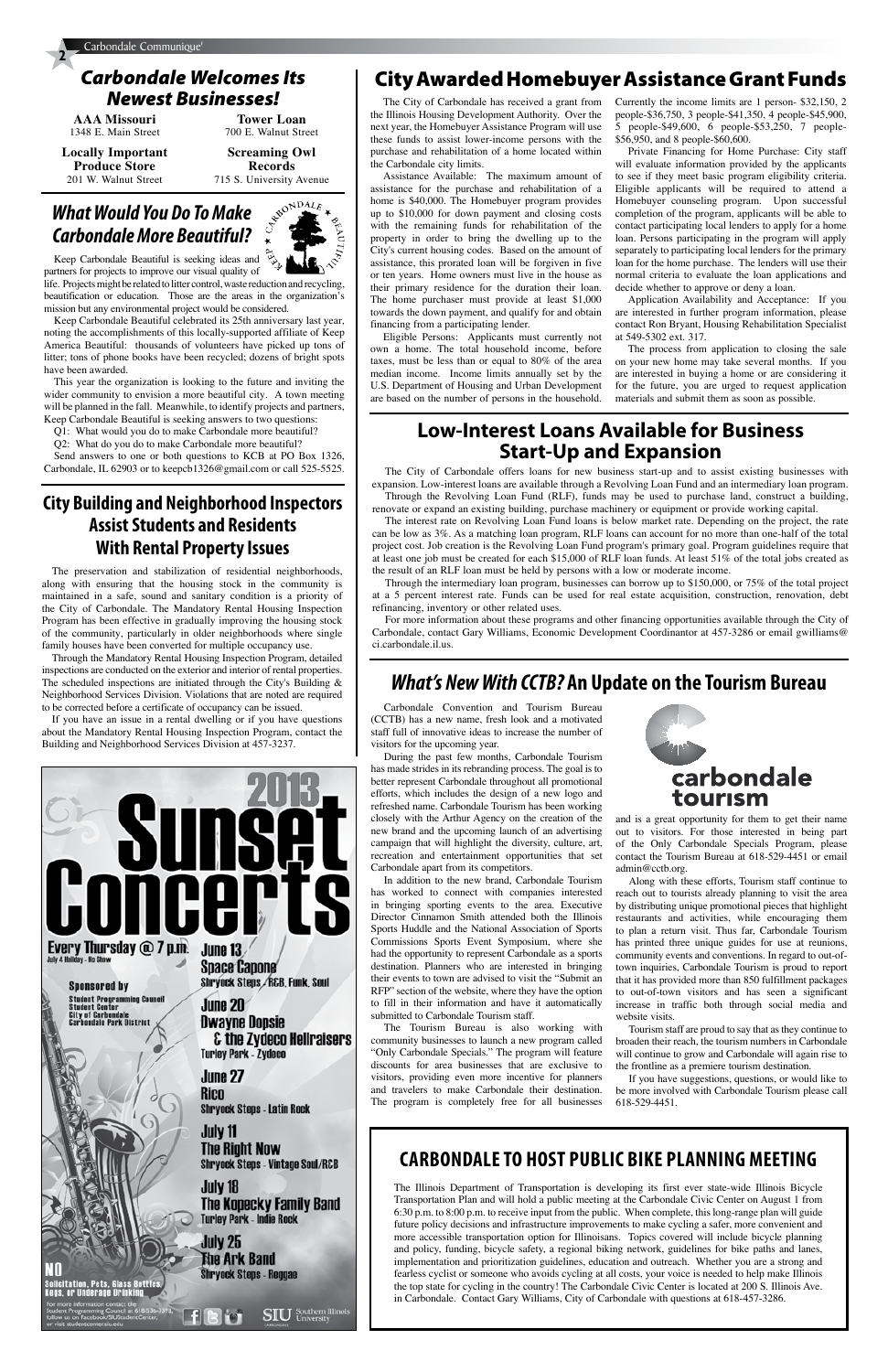The formation of the Carbondale Mosquito • Clean out your gutters and properly dispose of any **MAIN STREET** Abatement District was initiated by the Carbondale Lions Club in 1927. The District is one of twentyone mosquito abatement districts found in the State of Illinois. It is a special purpose unit of local government.

The district works to educate residents, check and treat standing water for mosquito larvae, and spray for adult mosquitoes within the district boundaries. All field personnel are licensed by the State of Illinois and all chemicals used are registered and approved by the E.P.A. for mosquito control.

• Take precautions when going outside (wear long sleeve shirts and pants) and use a mosquito repellent containing DEET.

The West-Nile virus was found within our district boundaries in prior years and has remained active each year in the State of Illinois, as well as across the nation. This virus is carried by female Culex mosquitoes. In Illinois, the Culex mosquito, which feeds in the early morning and evening hours has been identified as the primary transmitter of the virus. To help protect your family, yourself, and your neighbors you should:

• Empty any standing water out of containers found in and around your yard.

old tires.

The district also collects mosquitoes with Dyna Traps within the district boundaries. Floodwater mosquitoes which can and do travel long distances are the most dominant mosquitoes found in the district. These nuisance mosquitoes, Aedes Vexan, are not vectors that are associated with transmitting diseases. However, in recent years the Asian Tiger mosquito, an early morning and late afternoon feeder has been found in the district. The larvae of the Albopictus mosquito has been found and treated most often in our district in abandoned and discarded tires.

# News oN **The Friday Night Fair Takes a Break in July**



The district uses field observations, citizen complaints, and trapping data in determining when to conduct periodic adult sprayings within the district boundaries. The district kills the adult mosquitoes with a synergized pyrethrin through U.L.V. (ultra low volume) machines.

If you have a known medical allergy, asthma, or lung condition and any contact with pesticides might be harmful to your health, please contact the District at 549-2150 to be placed on a pre-notification call list before spraying is done in your area.

# **Safety Information from the Mosquito Abatement District**

The Carbondale Community Friday Night Fairs will continue every Friday in August and September. The concert series which also features a food court, farmer's market, local vendors and kid's activities is skipping the dog days of summer in July.

• Heat Watch - Excessive heat is possible in the next day or two.

\*Note – The Brown Bag Concert Series will also take a break from the heat, and will resume in September. Complete information about both series can be found at www.carbondalemainstreet.com.

# **10th Anniversary for Downtown Student Welcome – Carbondale Main Street presents Collegefest**

Heat Warning - Life threatening heat is occurring, imminent or highly likely. Take precautions.

• Heat Cramps - Painful spasms usually in muscles of legs and abdomen due to heavy exertion and heavy sweating. Treatment - Stop activity and rest in a cool place. Lightly stretch or gently massage muscle to relieve spasms. Give sips of cool water.

• Heat Exhaustion - Heavy sweating. Skin cool, pale and clammy. Pulse fast and weak. Breathing fast and shallow. Normal temperature. Fainting, vomiting, dizziness, nausea. Treatment - Get victim to a cool

For the past nine years, Carbondale Main Street has hosted "Meet Me On Main", a student welcome that familiarizes new students with downtown Carbondale businesses and resources. This year, we will continue welcoming students to downtown, but under a new name. On Saturday, August 24, from 6-8pm, new and returning students can come downtown for a DJ party with root beer kegs, free food and giveaways, and lots of information from downtown businesses. "Collegefest" will be held in the Old National customer parking lot. Carbondale Main Street will also have a presence on campus, and will provide transportation from the dorms to the event. Interested in participating…or just coming to the party? More information will be available soon at www.carbondalemainstreet.com or call Alexis Girot in the office at 618-529-8040. We'll see you downtown!

• Heat Stroke - High body temperature of 103 to as high as 106. Hot, red, dry skin. No sweating. Rapid pulse. Breathing fast and shallow. Headache, nausea, dizziness, confusion. Possible unconsciousness. Treatment - Heat stroke is a severe medical emergency. Summon emergency medical assistance or get the victim to a hospital immediately. Delay can be fatal. Move the victim to a cooler environment. Reduce the body temperature with a cool bath or sponging. Use air

Wear loose-fitting, lightweight, light-colored clothing.

Do not leave children or pets in a closed vehicle even for a few minutes. Temperatures inside a closed vehicle can reach 140 to 190 within 30 minutes on a hot day.

- Schools should restrict strenuous outdoor athletic activity when a heat advisory is in effect. All physical education and athletic activity should be canceled when a heat warning is in effect.
- Stay informed about the heat wave by listening to NOAA Weather Radio, or commercial radio and television for the latest heat warnings and advisories.

the property in violation of the tall grass and weed ordinance. Therefore, upon finding the same property in violation more than once during the same growth season, a Court Citation will be issued to all owners and occupants of the property at the time of the second posting and for each subsequent posting that may be necessary during the balance of the growth season. If the tall grass and weeds have not been mowed within seven days after the posting, the City's mowing contractor will mow the property and the property owner will be billed for the mowing by the City. zoned property is mowed and maintained so as not to within seven days after the posting, the City's mowing<br>exceed the eight inch height. Owners and tenants are contractor will mow the property and the property<br>reminded tha

# *Safety Precautions When a Heat Advisory is Issued*

In Illinois a heat warning is issued for a daytime maximum heat index of 115 with a minimum of 80. Know the terms used by the National Weather Service during these periods:

• Head Advisory - High and potentially dangerous values of heat index are occurring, imminent, or highly likely. Prolonged exposure to heat and/or strenuous activity may result in heat-related illness. In Illinois, heat advisories are issued for a daytime maximum heat index of 105 and nighttime minimum of 80.

*Know the illnesses heat can produce and how to treat each one:* 

place. Lay down and loosen clothing. Apply cool wet cloths. Give sips of cool water.

conditioning or fans. Do not give fluids.

*During the heat warning common sense is the best defense:*

• Spend some time in air conditioning, if possible. Even just two hours a day in air conditioning can significantly reduce the risk of heat-related illness.

• Drink plenty of water and natural juices, even if you don't feel thirsty.

Slow down. Avoid strenuous activity.

# **City Seeking Additional Contractors to Work in the Fig. AUGUST & SEPTEMBER BAND SCHEDULE: Housing Rehabilitation Program**

- • If you must be out in the sun, use sun screen and wear a wide-brimmed hat.
- • Keep shades drawn and blinds closed, but windows open slightly.
- • Keep lights down low or turned off.
- • Take cool baths or showers periodically, use cool wet towels.
- • Eat small meals and eat more often. Avoid foods that are high in protein, which increase metabolic heat.
- Avoid using the oven. Avoid alcoholic beverages and beverages with
- caffeine such as coffee, tea and cola. • Avoid using salt tablets unless directed to do so by a physician.

# **Aug 2 Aug 23 Sept 13** ife *Town Square Pavilion*  FREECarbondale Community<br>**FRIDAY NIGHT**

# **Ordinance Requires Maintenance of Tall Grass and Weeds**

The City of Carbondale Code declares grass and weeds over eight (8) inches in height to be a nuisance and requires their removal. The provision of the City Code pertaining to mowing grasses and weeds over eight inches in height does not apply to land zoned as "Forestry" or "Agriculture" which is used for agricultural purposes as long as a 20-foot perimeter adjacent to any right-of-way and/or residentially zoned property is mowed and maintained so as not to exceed the eight inch height. Owners and tenants are reminded that they are also required to keep adjoining public right-of-way mowed to the back of the curb, the edge of the street pavement and the alley.

Most property owners and tenants comply with the City of Carbondale's standards for the maintenance of tall grass and weeds. However, some property owners/ tenants do not mow their property until the City posts

For more information about this ordinance contact the Building and Neighborhood Services Division at 457-3237. To see if a property has been posted you may visit the City of Carbondale Web site explorecarbondale.com. A weed posting report can be viewed under the Government section.

in downtown Carbondale. Originally built in the 1800's, the Virginia Building at 116 N. Illinois Avenue has quite a bit of history to preserve. Utilizing its Curb Appeal Program which is designed to enhance the look or "curb appeal" of local businesses, CMS has approved the Virginia Building for their next project. The Curb Appeal Program has been used in other downtown renovations including Harbaugh's and Thai Taste, and CMS expects the Virginia Building to soon be included on the list of downtown success stories.

The idea behind the Virginia Building restoration is to continue the historic theme that exists on the 100 block of North Illinois Avenue which includes refurbished doctors' offices and Carbondale Trophy. The scope of work for the project includes new storefront glass, masonry repairs, restoration of the original copper and alabaster stone, new signage, and most importantly the preservation of glass tiles on the front façade. The glass tiles were designed in 1887 by Frank Lloyd Wright and although the tiles were known about prior to the renovation, the fact that the designs were made and patented by Wright was a surprise. CMS expects these treasures will create a lot of attention when the project is complete.

The overall restoration should be completed by this Fall. Although CMS will contribute to the project financially, the building's owner, Reggie Walker, will invest around \$60,000 and plans to take advantage of City tax incentives that are now available. With the creation of the Illinois-University TIF District in 2012, Walker will be able to seek reimbursement for his renovation costs and be repaid through future tax abatements. In addition, all materials will be purchased tax-free thanks to the Jackson County Enterprise Zone. The Virginia Building will be the 4th project utilizing the new TIF incentives since they were made available last December.

When this project is complete and with the help of the Wright discovery, CMS and Walker Rentals plan to get this property listed on the National Register for Historic Properties. For more information about this project, or about the Curb Appeal program in general, contact Carbondale Main Street at 618-529-8040 or info@carbondalemainstreet.com.

LIVE MUSIC \*KIDS CORNER \* LOCAL VENDORS \* FOOD COURT

# *Carbondale Main Street Curb Appeal Project*  **Restoration of Virginia Building**

The City of Carbondale is seeking additional contractors to work in the Housing Rehabilitation Program. Currently, the City administers grants for the Department of Commerce and Economic Opportunity (DCEO), Community Development Assistance Program (CDAP) grant and an Illinois Housing Development Authority (IHDA), Single Family Owner Occupied Rehabilitation (SFOOR) grant. We have received a new HOMEbuyer program which should start in the next few months. We are currently applying for a new Emergency Loan Assistance Program.

Contractors experienced in building and renovating homes are encouraged to contact the Housing Rehab Specialist, Ron Bryant, at 549-5302 x 317. The City is an equal opportunity employer and encourages minority and women owned businesses to consider this contracting opportunity. The City also is seeking contractors who are licensed by the State of Illinois to perform lead-based paint mitigation in homes being rehabilitated.

### LEARN MORE AT CARBONDALEMAINSTREET.COM OR CALL 529-8010

| <b>Giant City Slickers</b> | <b>Secondary Modern</b>           | <b>Hobo Knife</b>   |
|----------------------------|-----------------------------------|---------------------|
| (Western Swing)            | (Rock)                            | (Americana)         |
| Aug 9                      | Aug 30                            | Sept 20             |
| Mr. Swamp Fox              | Coulter, Goot & Wall              | <b>Swamp Tigers</b> |
| (Rock)                     | (Jazz)                            | (Rockabilly)        |
| Aug16                      | Sept 6                            | Sept 27             |
| Well Well Wells            | <b>Carbondale Music Coalition</b> | Soul Glo            |
| (Blues)                    | sponsoring band: T.B.A.           | (Soul)              |